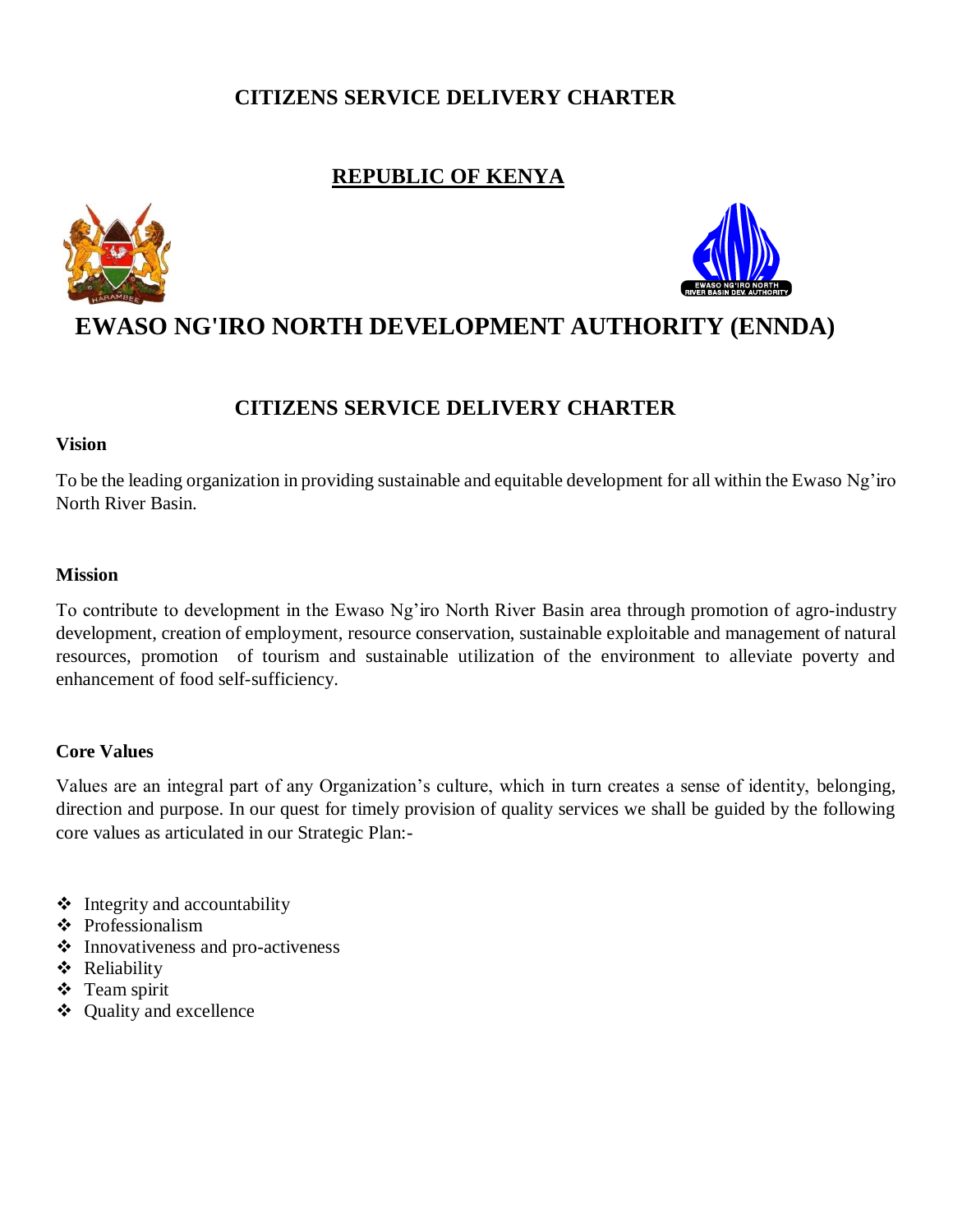### **SERVICES OFFERED**

| <b>No.</b>     | <b>SERVICES OFFERED</b>                 | <b>REQUIREMENTS</b>     | <b>USER CHARGES (Kshs)</b>  |             | <b>TIME LINE</b>                  |
|----------------|-----------------------------------------|-------------------------|-----------------------------|-------------|-----------------------------------|
|                | Catchment conservation                  | Riparian/Degraded areas | <b>Free Service</b>         |             | Continuous                        |
| $\overline{2}$ | Water points development/rehabilitation | Community initiatives   | <b>Free Service</b>         |             | Depends on availability of funds. |
| 3              | Capacity building                       | Youth and Women groups  | <b>Free Service</b>         |             | Continuous                        |
| 5              | <b>Camel Production</b>                 | Suppliers / Order       | Kshs 40 Per Litre           |             | Daily at 10.00 a.m.               |
| 6              | Hire of Machinery                       | Order by Client         | Hydra foam machine          | 3000 / Day  | Within 7 days                     |
|                |                                         |                         | <b>Bull Dozer D6</b>        | 6,000/Hr    | Within 7 days                     |
|                |                                         |                         | Bulldozer D8                | 8,000/Hr    | Within 7 days                     |
|                |                                         |                         | Shovel/Loader               | 6,000/Hr    | Within 7 days                     |
|                |                                         |                         | Excavator                   | 12,000/Hr   | Within 7 days                     |
|                |                                         |                         | Compactor                   | 5,000/Hr    | Within 7 days                     |
|                |                                         |                         | <b>Towed Roller</b>         | 1900/Hr     | Within 7 days                     |
|                |                                         |                         | Low Bed                     | 70/Km       | Within 7 days                     |
|                |                                         |                         | Prime Mover (No attachment) | 280/Km      | Within 7 days                     |
|                |                                         |                         | Tipper                      | 15,000 /Day | Within 7 days                     |
|                |                                         |                         | Tanker/Boozer 20,000Ltrs    | 10,000/Day  | Within 7 days                     |
|                |                                         |                         | 8,000Ltrs                   | 8,000/Day   |                                   |
|                |                                         |                         | Concrete Mixer              | 450/Hr      | Within 7 days                     |

## **Commitments on Service Delivery**

|                | <b>Item</b>                      | <b>Client Obligation</b>                 | <b>Our Commitment</b>                   |
|----------------|----------------------------------|------------------------------------------|-----------------------------------------|
| $\mathbf{I}$ . | Cash payments                    | Submission of complete documentation     | 2 days after of receipt of the Voucher  |
| 2.             | Cheque payments                  | Submission of complete documentation     | 30 days after of receipt of the invoice |
| 3.             | Attendance to visitors           | Report to the reception/information desk | Within 3 minutes on arrival             |
| 4.             | <b>Telephone Calls</b>           | Making calls to our offices              | 30 seconds of ringing                   |
| 5.             | General Correspondence           | Correspondences to our offices           | days upon receipt                       |
| 6.             | <b>Technical Correspondences</b> | Correspondences to our offices           | 14 days upon receipt of enquiry         |
| 7.             | Studies and projects             | Community participation                  | Involvement of stakeholders             |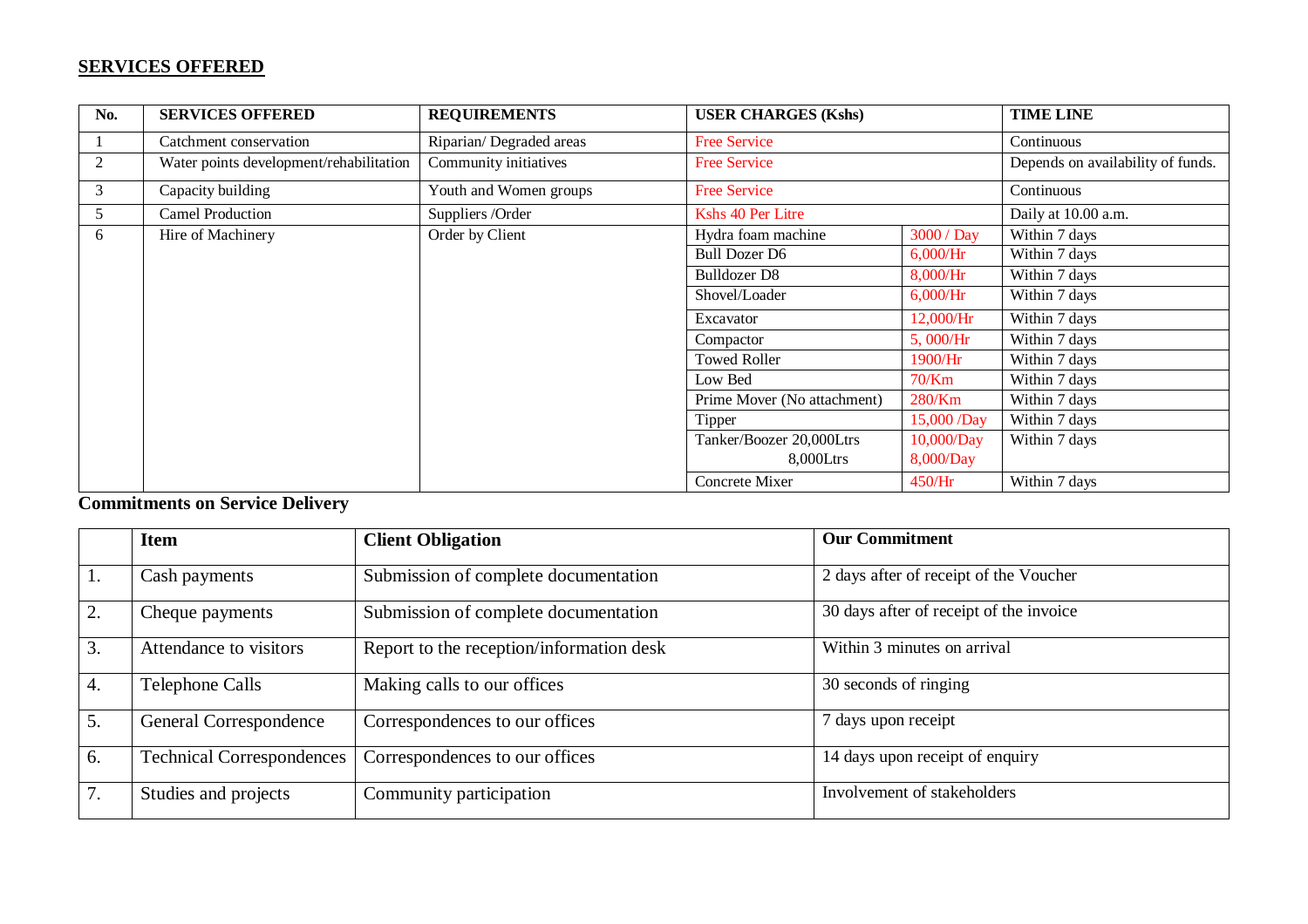|  | <b>Complaints Handling</b> | Submission of genuine complaints | Acknowledge, investigate and respond to complaint within      |  |
|--|----------------------------|----------------------------------|---------------------------------------------------------------|--|
|  |                            |                                  | twenty one $(21)$ days of receipt. However, in the event that |  |
|  |                            |                                  | the Authority takes longer period of more than twenty one     |  |
|  |                            |                                  | 21 days, that will be communicated to the complainant         |  |
|  |                            |                                  | giving reasons for delay in solving the complaints and        |  |
|  |                            |                                  | possible time frame. Appeal cases shall be finalized within   |  |
|  |                            |                                  | thirty (30) days from the date of appeal.                     |  |
|  |                            |                                  |                                                               |  |